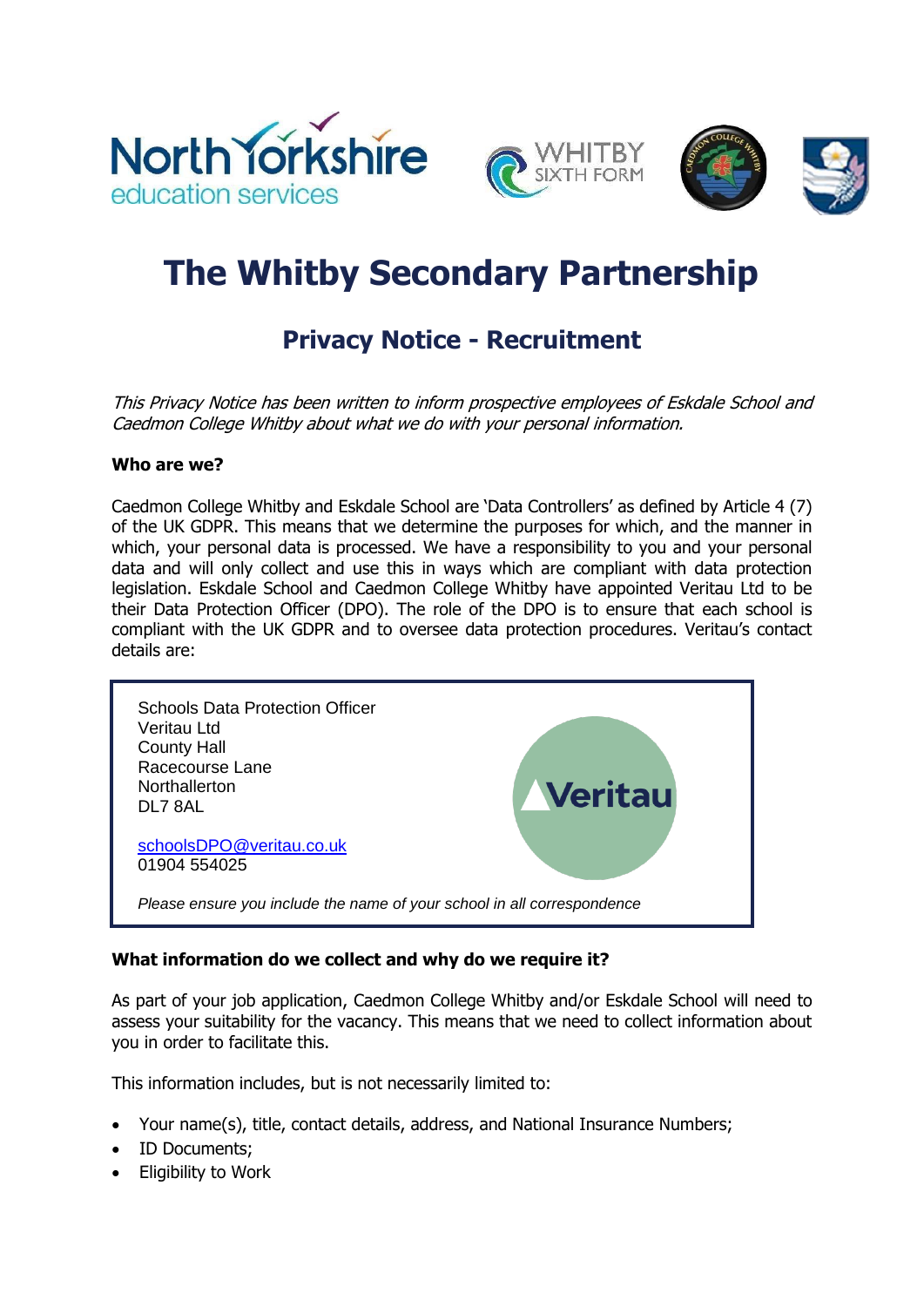- Previous employment history;
- Education and Professional Qualifications;
- Membership of professional or government bodies;
- Referee Details;
- Equalities information (so that we can monitor workplace equality);
- Any information provided by your nominated referees (which includes any relevant disciplinary actions and/or sickness information)
- Relevant criminal history data as required to determine suitability for the role.
- Any other relevant information you wish to provide to us.

#### **Who do we obtain your information from?**

Much of the information we process will be obtained directly from your application form. However, we may need to collect data about you from, but not necessarily limited to, the following organisations:

- Your nominated referees,
- The Disclosure and Barring Service,
- The Local Authority.

#### **Who do we share your personal data with?**

Generally, we will keep your personal data within the relevant school but, in some instances, we may be required to disclose your personal data to:

- third party assessment providers (in order to facilitate your suitability for a role),
- the Local Authority (who may assist with the recruitment process),
- Our governing body.

Sometimes your application may need to be submitted to an assessment panel. These panels could include individuals from other organisations. We will tell you if this is the case.

#### **How long do we keep your personal data for?**

| Data held                               | <b>Retention period</b>                                                                                            |
|-----------------------------------------|--------------------------------------------------------------------------------------------------------------------|
| If your job application is successful   | Your information will be kept on your personnel<br>file and kept in accordance with other HR<br>retention periods; |
| If your job application is unsuccessful | Your information will be kept for six months.                                                                      |

#### **What is our lawful basis for processing your personal data?**

The Federation is required to process your personal data, your special category data and your criminal history data for the performance of your employment contract or to take necessary steps to enter in to an employment contract.

The Federation is also legally required to collect some information as defined by employment law (ie, equalities and diversity). We therefore rely on Article 6(1)(b) and Article 6(1)(e) of the General Data Protection Regulation to process your personal data, Article 9(2)(g) of the